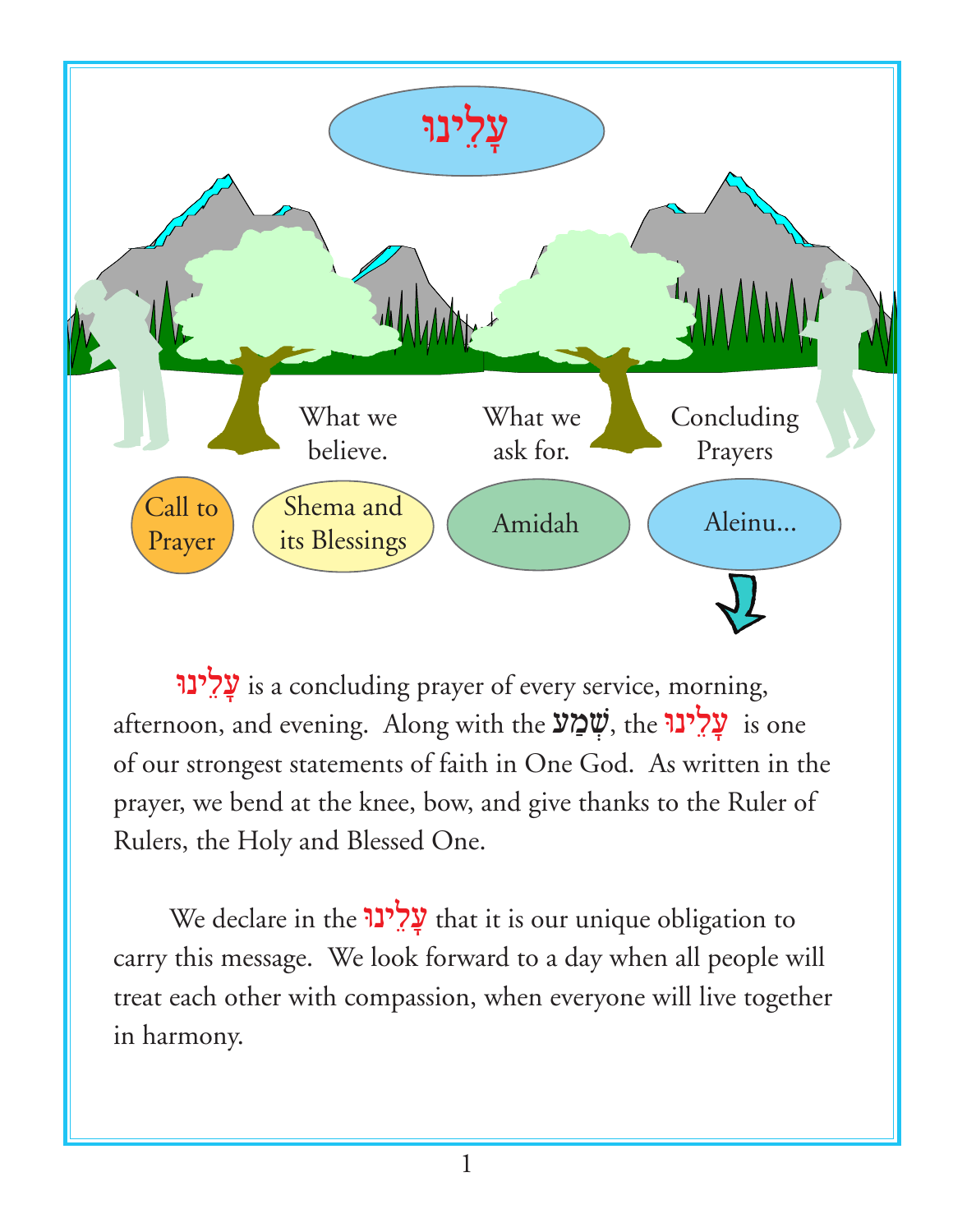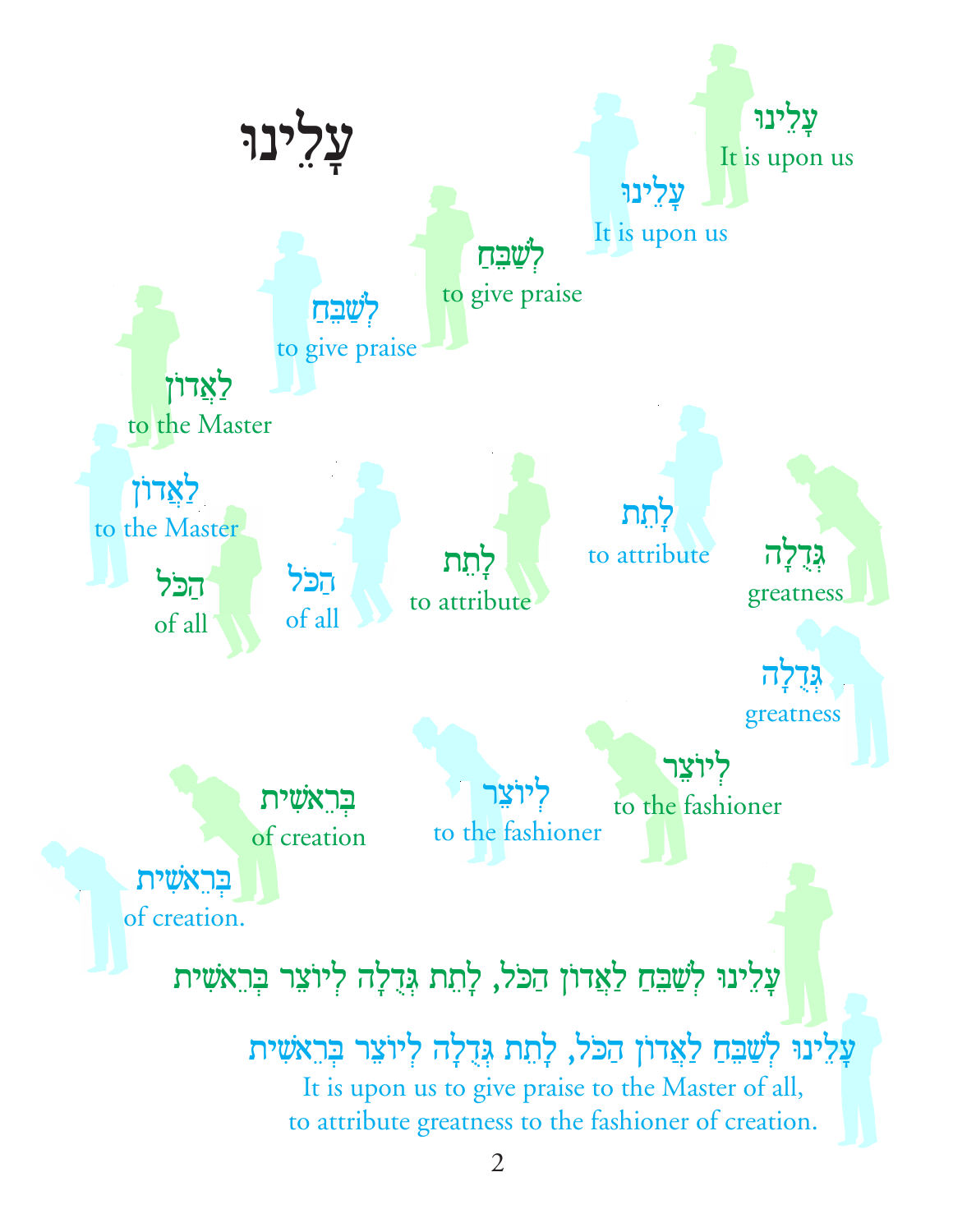The first letter of the first word and the last letter of the last word of the עֲלִינוּ together spell the word "עֲלִינוּ witness. We stand for the עֲלִינוּ to be an 79, a witness, to the message of One God.

עֲלִינוּ לְשַׁבֵּחַ לַאֲדוֹן הַכֹּל, לַחֲת גִּדְלָה לִיוֹצֵר בִּרְאֹשִׁית, שָׁלֹא עַשַׂנוּ כִּגוֹיֵי הַאַרַצוֹת, וְלֹא שַׂמַנוּ כִּמְשִׁפְּחוֹת הַאֲדָמָה, שֶׁלֹא שָׂם חֵלִקְנוּ כַּהֵם, וְגוֹרָלֶנוּ כִּכָל הֲמוֹנָם.

> <u>ואֲנ</u>חְנוּ כּוֹרְעִים וּמְשְׁתַּחֲוִים וּמוֹדִים, לִפְנֵי מֵלֵךְ, מַלְכֵי הַמִּלַכִים, הַקַדוֹשׁ בַרוּדְ הוּא.

כַּכָּתוּׂב בְּתוֹרָתֶךְ, יְיָ יִמְלֹךְ לְעוֹלָם וָעֶד. וְנֵאֲמַר, וְהָיָה יְיָ לְמֶלֶךְ עַל כָּל הָאָרֶץ, בַּיּוֹם הַהוּא יִהְיָה יִי אֲחָד, וּשָׁמוֹ אֲחֲד.

It is upon us to praise the Master of all, to attribute greatness to the Fashioner of creation, who has made us different from other nations, and has given us a unique destiny.

We bend at the knee, bow, and give thanks to the Ruler of Rulers, the Holy and Blessed One.

And it is said: Adonai will rule over all the earth. On that day God will be One, and God's name One.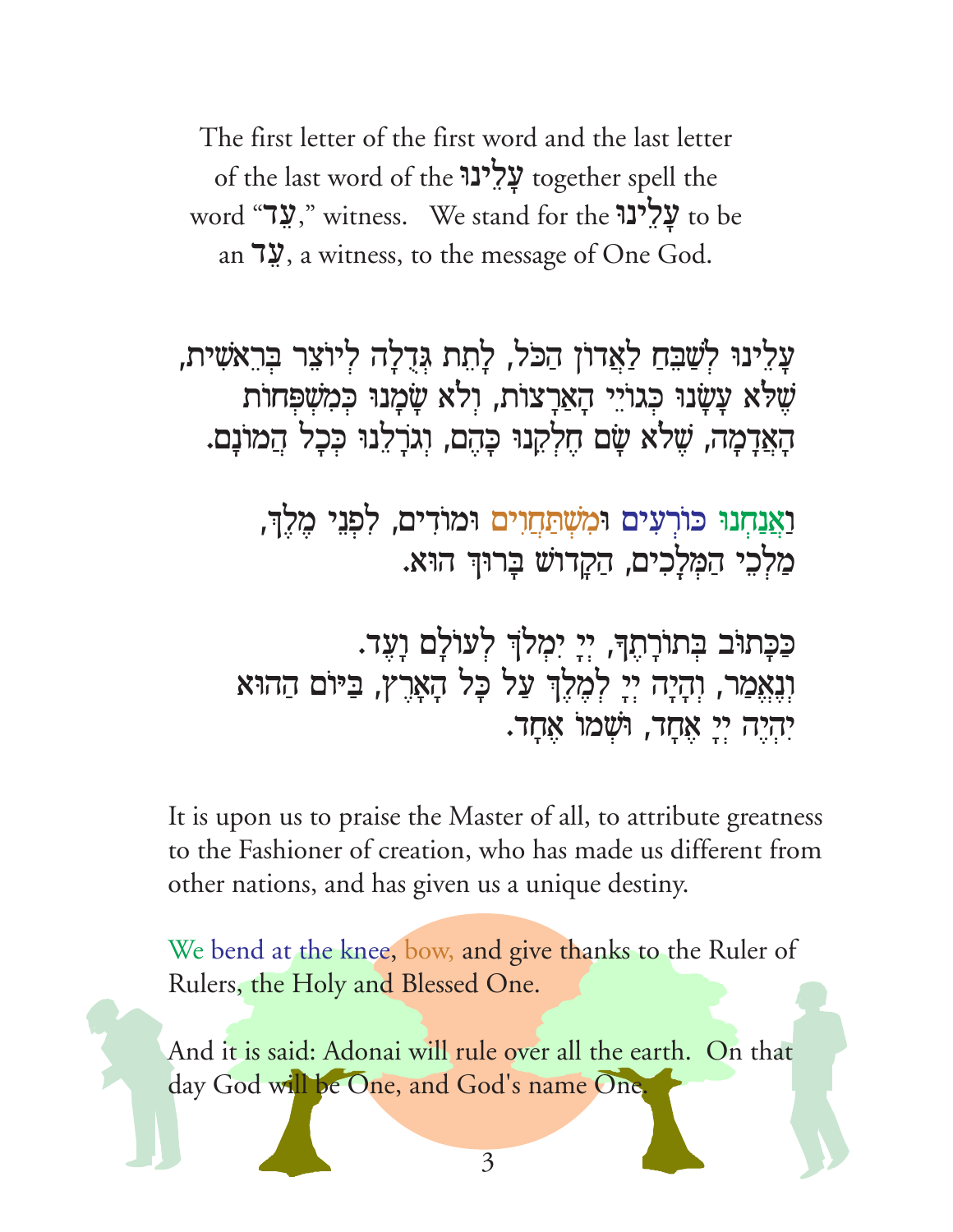### עָלִינוּ לְ<u>שָׁבִּח</u>

#### Key Phrase:

#### עָלִינוּ לְשַׁבִּחַ לַאֲדוֹן הַכֹּל, לְתִת גְּדֻלְה לְיוֹצֵר בְּרֵא*ֹ*שִׁית: It is upon us to praise the Master of all, to attribute greatness to the fashioner of creation.

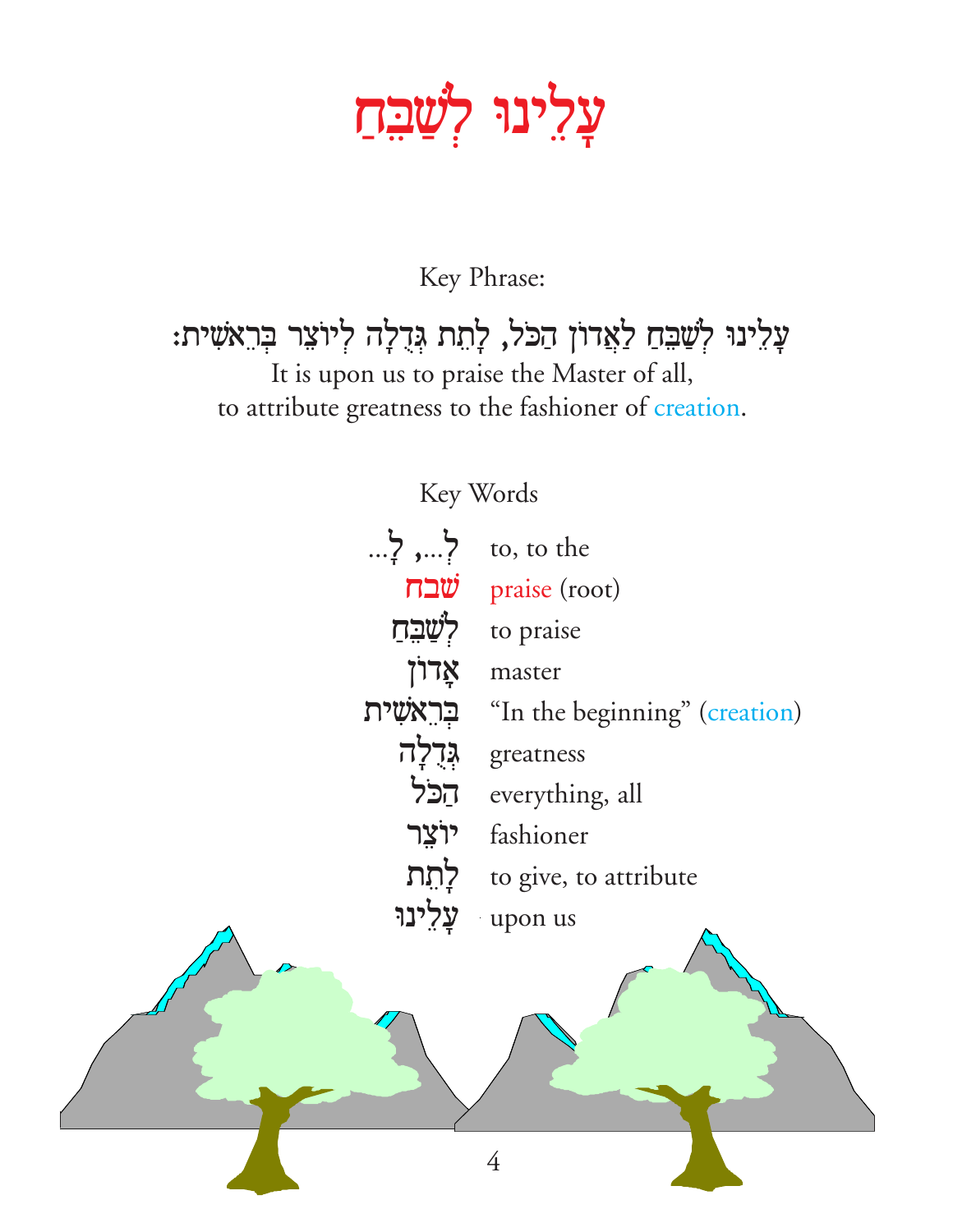## לאַדוֹן הַכֹּל

הַכֹּל means "everything." בָל means "all of." Study בָל the words on the previous page, and use them to translate below.



5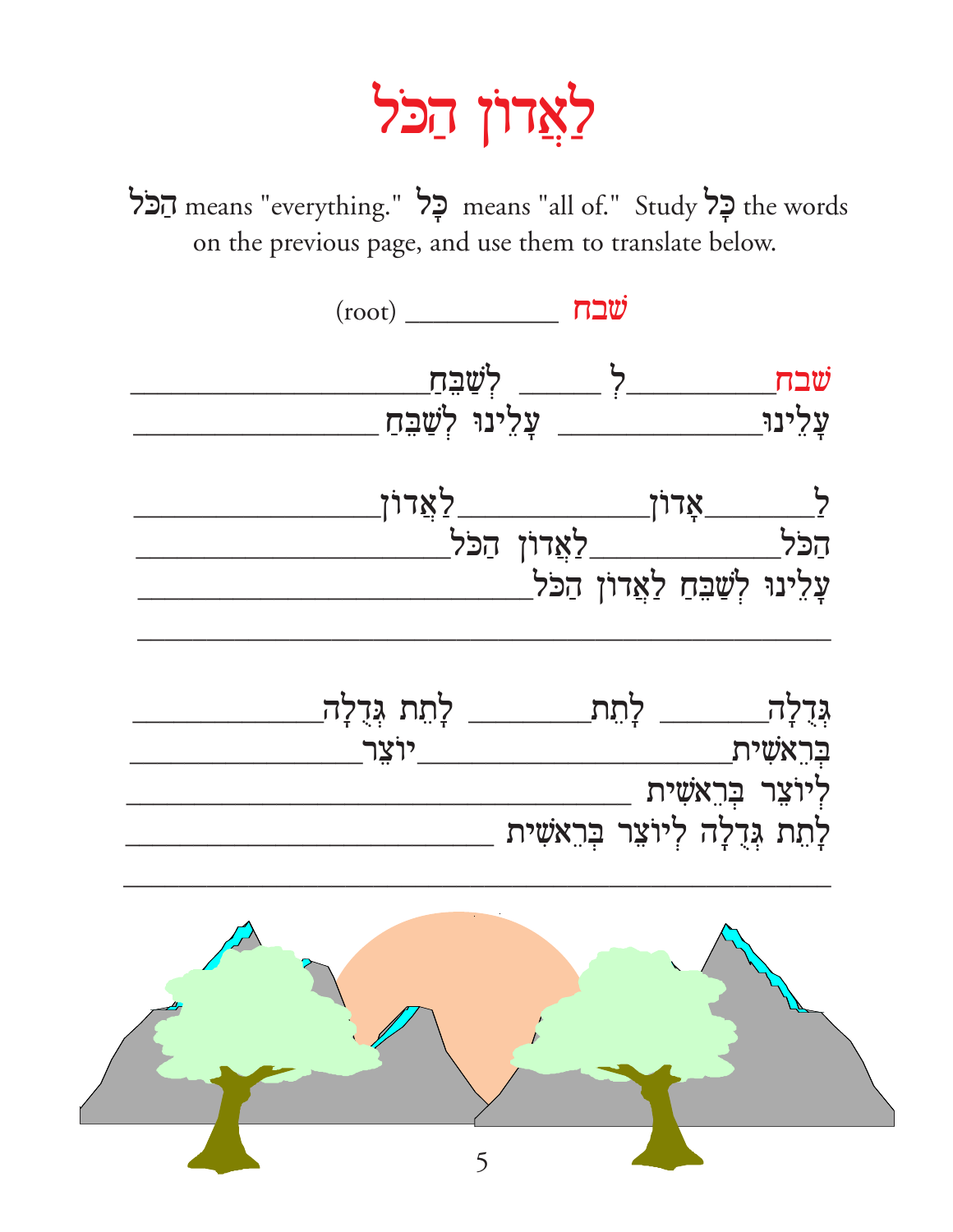# לַתַּת גִּדְלָה

The עֲלִינוּ is recited standing, in respect and awe. Line 4 provides additional instructions. At כוֹרְעָים we bend at the knee. At מְשָׁתַּחֲדָרָם we bow, and then straighten again. Practice reading the עֲלִינוּ below until each line is smooth. Follow the instructions above as you read line 4.

- 1. עָלִינוּ לְשַׁבֵּחַ לַאֲדוֹן הַכֹּל, לָחָת גִּדְלָה לְיוֹצֵר בִּרְאֹשִׁית,
	- 2. שֵׁלֹא עֲשָׂנוּ כְּגוֹיֵי הָאַרָצוֹת, וְלֹא שָׂמָנוּ כִּמְשִׁפְּחוֹת
	- 3. הָאֲדָמָה, שָׁלֹא שָׂם חֵלְקְנוּ כָּהֶם, וְגֹרָלֶנוּ כִּכָל הַמוֹנָם.

 $\bigcirc$ 

- 4. וַאֲנַחְנוּ כּוֹרְעִים וּמְשִׁתַּחֲוִים וּמוֹדִים, לִפְנֵי מֶלֶךְ,
	- 5. מַלִכִי הַמִּלַכִים, הַקֲדוֹשׁ בָרוּךְ הוּא.
	- 6. כַּכָּתוּּב בִּתוֹרָתֵךְ, יִיָ יִמְלֹךְ לְעוֹלָם וָעֵד.
- 7. וְנֵאֲמַר, וְהָיָה יִיָ לְמֶלֶךְ עַל כָּל הָאָרֶץ, בַּיּוֹם הַהוּא
	- 8. יְהָיָה יְיָ אֲחָד, וּשָׁמוֹ אַחַד.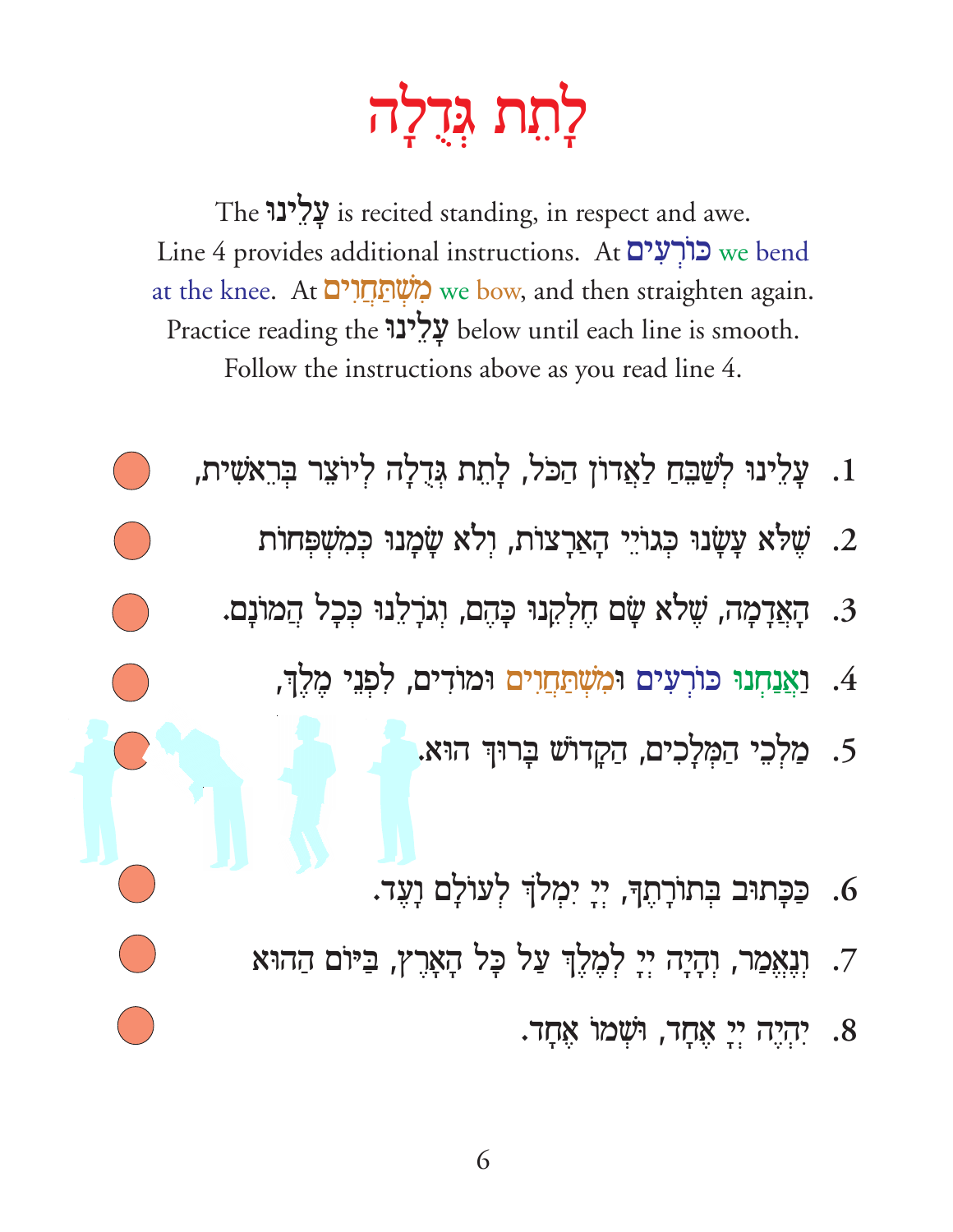### ליוצר בראשית

וֹבְרֵאָשִׁית is the first word in the תוֹרָה. It means, "In the beginning." The תורָה begins, "בְּרֵאשִׁית" God created the heavens and the earth." Each blue rain cloud, cloud  $\aleph$  and cloud  $\supseteq$ , contains words from the עֲלִינוּ. Write the letter of the cloud next to each word's definition, below.